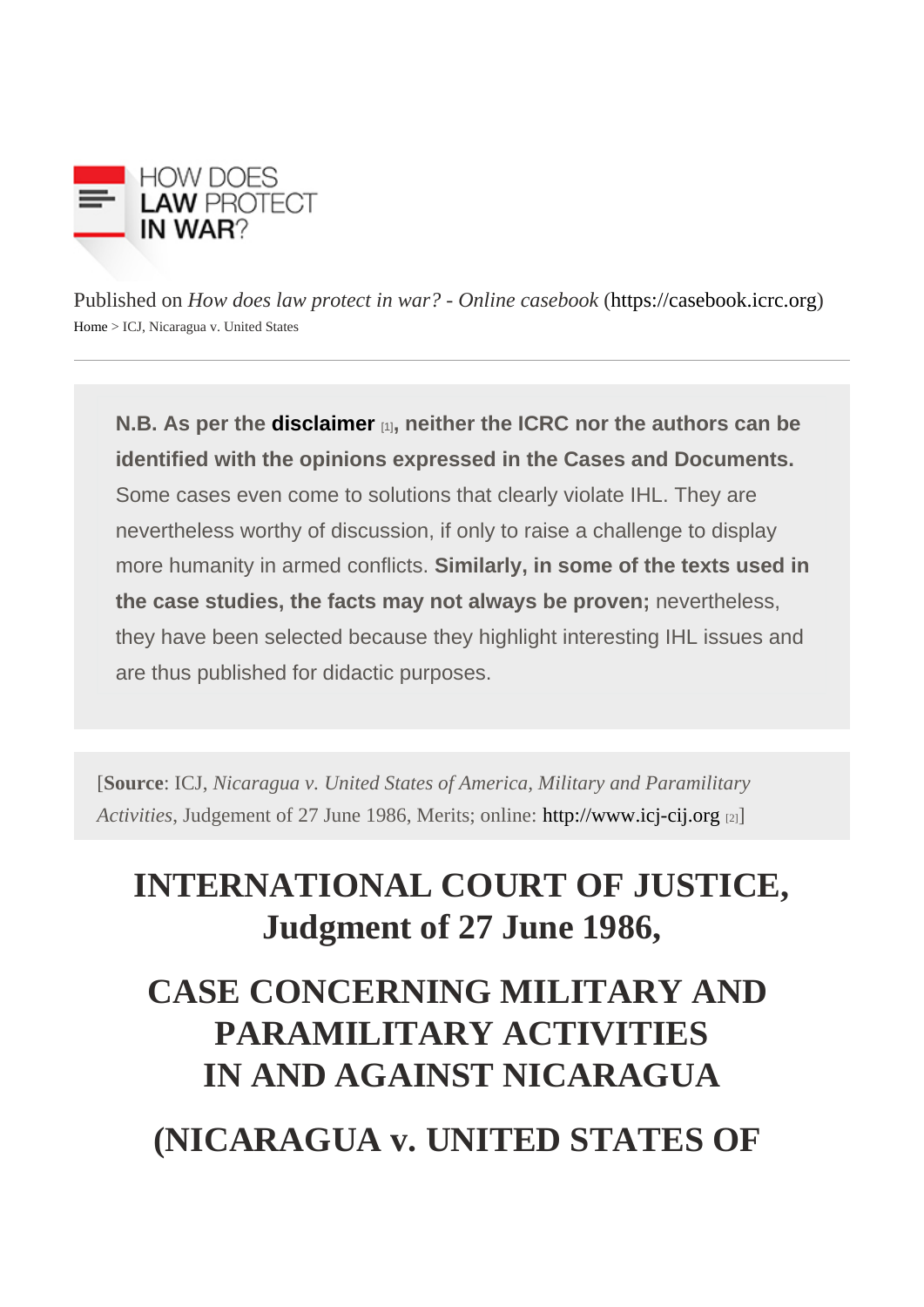# **AMERICA), MERITS**

### **Judgment - para. 80 to 207**

[...]

80. [...] The Court finds it established that, on a date in late 1983 or early 1984, the President of the United States authorized a United States government agency to lay mines in Nicaraguan ports; that in early 1984 mines were laid in or close to the ports of El Bluff, Corinto and Puerto Sandino, either in Nicaraguan internal waters or in its territorial sea or both, by persons in the pay and acting on the instructions of that agency, under the supervision and with the logistic support of United States agents; that neither before the laying of the mines, nor subsequently, did the United States Government issue any public and official warning to international shipping of the existence and location of the mines; and that personal and material injury was caused by the explosion of the mines [...].

[...]

99. The Court finds at all events that from 1981 until September 30, 1984 the United States Government was providing funds for military and paramilitary activities by the *contras* [the armed opposition to the government of Nicaragua] in Nicaragua, and thereafter for "humanitarian assistance". [...]

[...]

115. [...]The United States participation, even if preponderant or decisive, in the financing, organizing, training, supplying and equipping of the *contras*, the selection of its military or paramilitary targets, and the planning of the whole of its operation, is still insufficient in itself, on the basis of the evidence in the possession of the Court, for the purpose of attributing to the United States the acts committed by the *contras* in the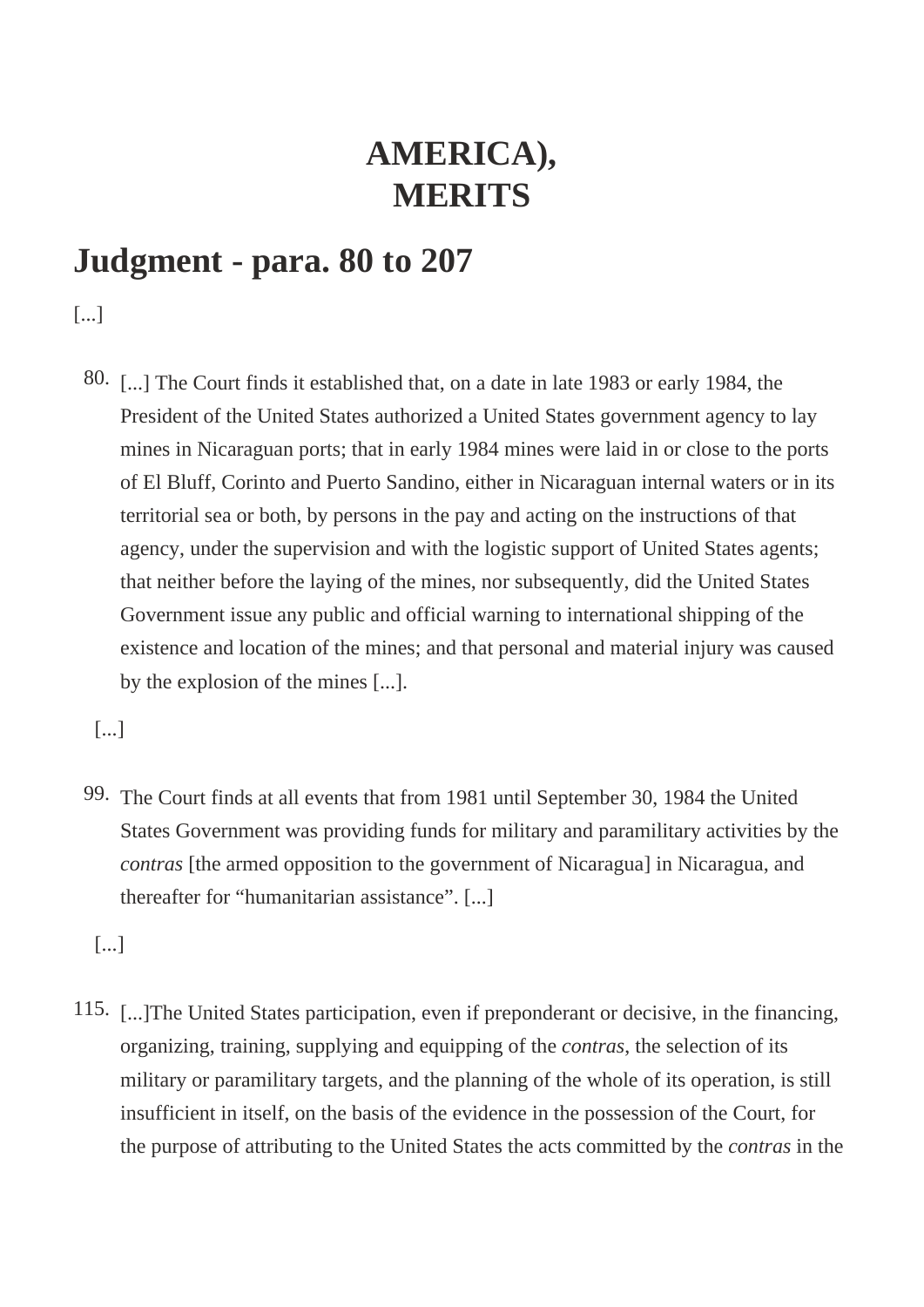course of their military or paramilitary operations in Nicaragua. All the forms of United States participation mentioned above, and even the general control by the respondent State over a force with a high degree of dependency on it, would not in themselves mean, without further evidence, that the United States directed or enforced the perpetration of the acts contrary to human rights and humanitarian law alleged by the applicant State. Such acts could well be committed by members of the *contras* without the control of the United States. For this conduct to give rise to legal responsibility of the United States, it would in principle have to be proved that State had effective control of the military or paramilitary operations in the course of which the alleged violations were committed.

- 116. The Court does not consider that the assistance given by the United States to the *contras* warrants the conclusion that these forces are subject to the United States to such an extent that any acts they have committed are imputable to that State. It takes the view that the *contras* remain responsible for their acts, and that the United States is not responsible for the acts of the *contras*, but for its own conduct vis-à-vis Nicaragua, including conduct related to the acts of the *contras*. What the court has to investigate is not the complaints relating to alleged violations of humanitarian law by the *contras*, regarded by Nicaragua as imputable to the United States, but rather unlawful acts for which the United States may be responsible directly in connection with the activities of the *contras*. The lawfulness or otherwise of such acts of the United States is a question different from the violations of humanitarian law of which the *contras* may or may not have been guilty. It is for this reason that the Court does not have to determine whether the violations of humanitarian law attributed to the *contras* were in fact committed by them. At the same time, the question whether the United States Government was, or must have been, aware at the relevant time that allegations of breaches of humanitarian law were being made against the *contras* is relevant to an assessment of the lawfulness of the action of the United States. In this respect, the material facts are primarily those connected with the issue in 1983 of a manual of psychological operations.
- 117. Nicaragua has in fact produced in evidence before the Court two publications which it claims were prepared by the CIA and supplied to the *contras* in 1983. The first of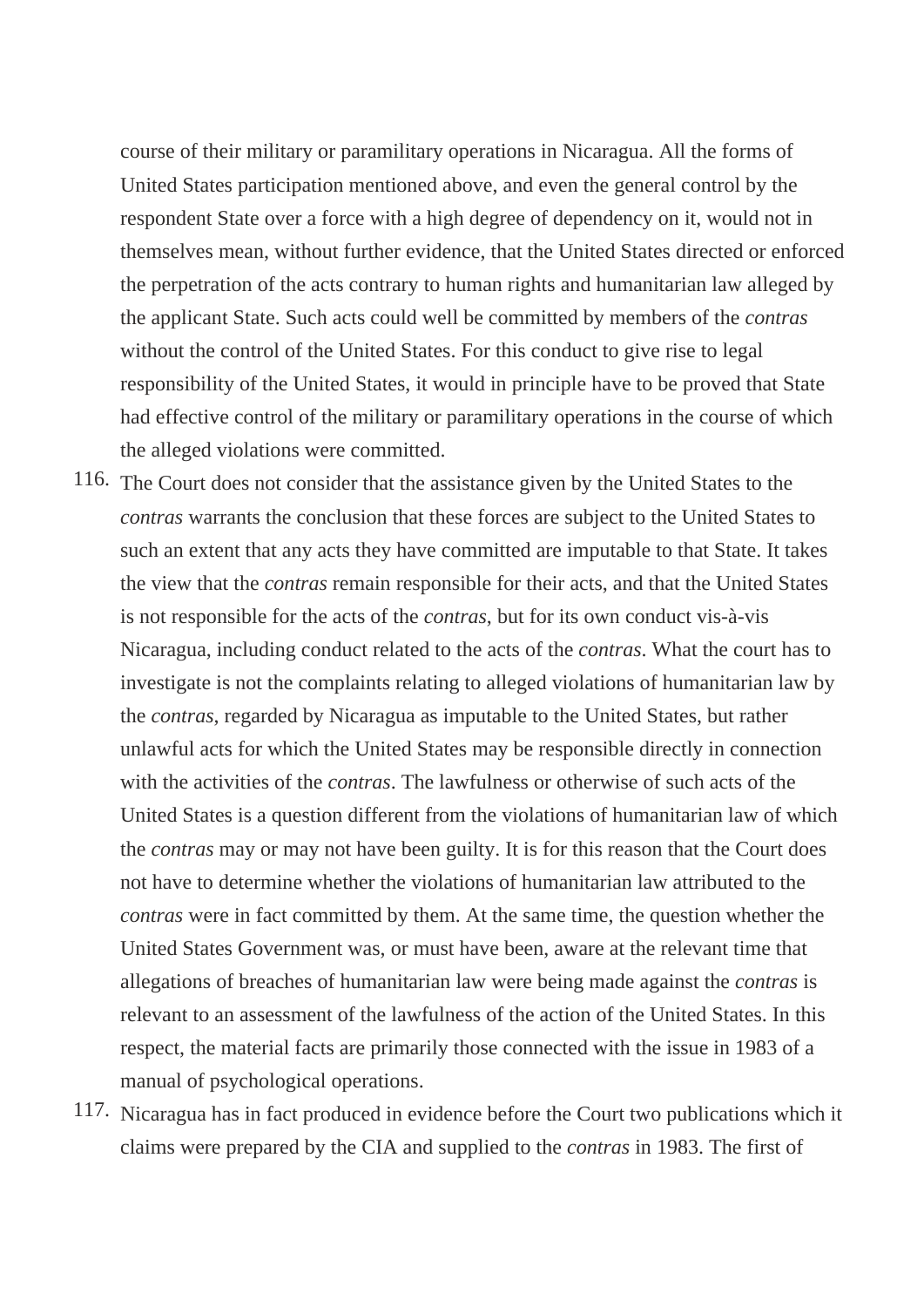these, in Spanish, is entitled *"Operaciones sicológicas en guerra de guerrillas"* (Psychological Operations in Guerrilla Warfare), by "Tayacan", the certified copy supplied to the Court carries no publisher's name or date. In its Preface, the publication is described as

"a manual for training of guerrillas in psychological operations, and its application to the concrete case of the Christian and democratic crusade being waged in Nicaragua by the Freedom Commandos". [...]

122. The Court concludes that in 1983 an agency of the United States Government supplied to the FDN a manual on psychological guerrilla warfare which, while expressly discouraging indiscriminate violence against civilians, considered the possible necessity of shooting civilians who were attempting to leave a town; and advised the "neutralization" for propaganda purposes of local judges, officials or notables after the semblance of trial in the presence of the population. The text supplied to the *contras* also advised the use of professional criminals to perform unspecified "jobs", and the use of provocation at mass demonstrations to produce violence on the part of the authorities so as to make "martyrs". [...]

[Because of a reservation made by the US in accepting the jurisdiction of the ICJ, the Court could not apply multilateral treaties to the facts of the case.]

- 174. [...] The Court would observe that, according to the United States argument, it should refrain from applying the rules of customary international law because they have been "subsumed" and "supervened" by those of international treaty law, and especially those of the United Nations Charter. Thus the United States apparently takes the view that the existence of principles in the United Nations Charter precludes the possibility that similar rules might exist independently in customary international law, either because existing customary rules had been incorporated into the Charter, or because the Charter influenced the later adoption of customary rules with a corresponding content.
- 175. The Court does not consider that, in the areas of law relevant to the present dispute, it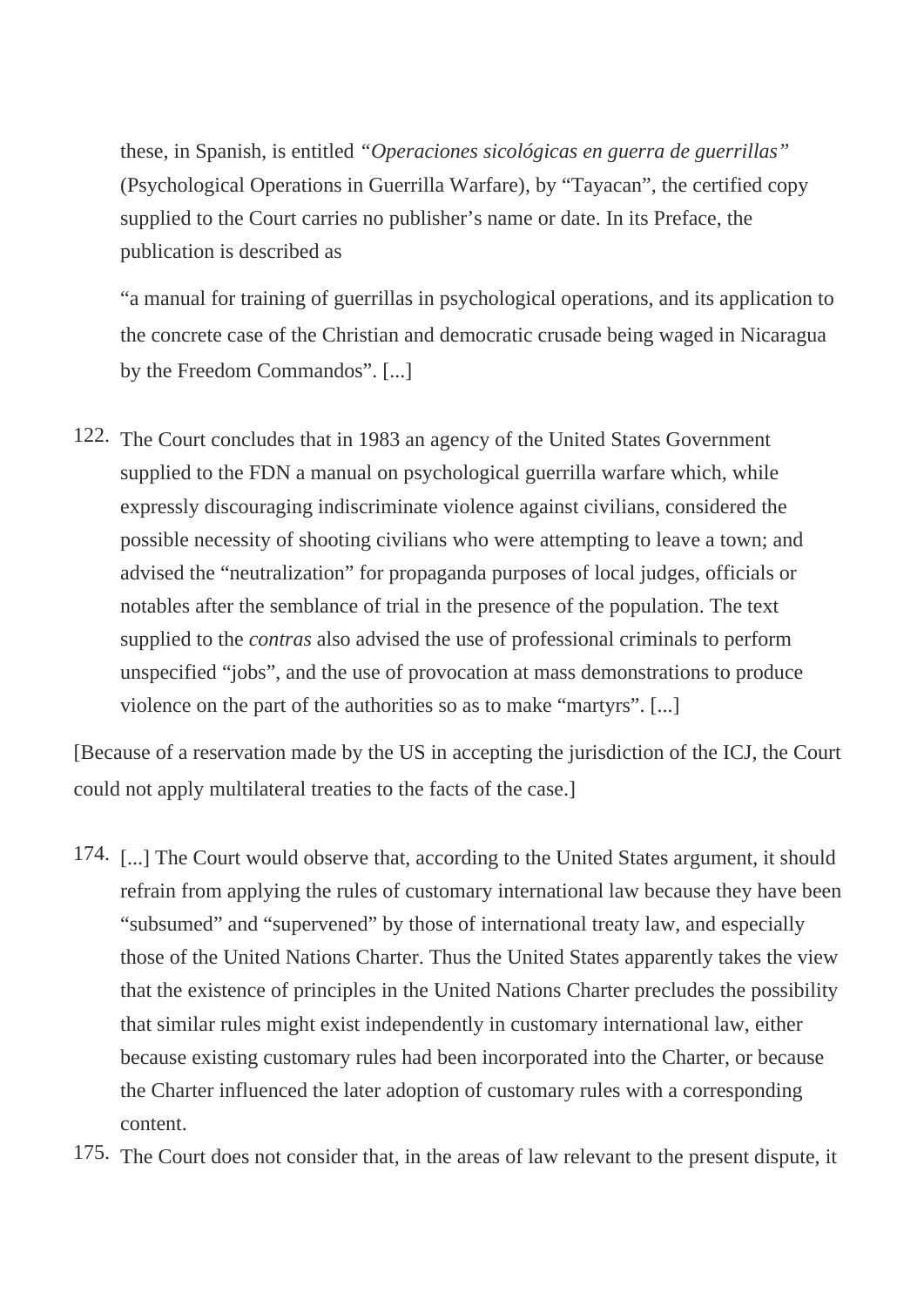can be claimed that all the customary rules which may be invoked have a content exactly identical to that of the rules contained in the treaties which cannot be applied by virtue of the United States reservation. On a number of points, the areas governed by the two sources of law do not exactly overlap, and the substantive rules in which they are framed are not identical in content. But in addition, even if a treaty norm and a customary norm relevant to the present dispute were to have exactly the same content, this would not be a reason for the Court to take the view that the operation of the treaty process must necessarily deprive the customary norm of its separate applicability. Nor can the multilateral treaty reservation be interpreted as meaning that, once applicable to a given dispute, it would exclude the application of any rule of customary international law the content of which was the same as, or analogous to, that of the treaty law rule which had caused the reservation to become effective.

- 176. [...] The Court therefore finds that Article 51 of the Charter is only meaningful on the basis that there is a "natural" or "inherent" right of self-defence, and it is hard to see how this can be other than of a customary nature, even if its present content has been confirmed and influenced by the Charter. Moreover the Charter, having itself recognized the existence of this right, does not go on to regulate directly all aspects of its content. For example, it does not contain any specific rule whereby self-defence would warrant only measures which are proportional to the armed attack and necessary to respond to it, a rule well established in customary international law. [...]
- 177. [...] The existence of identical rules in international treaty law and customary law has been clearly recognized by the Court in the *North Sea Continental Shelf* cases. To a large extent, those cases turned on the question whether a rule enshrined in a treaty also existed as a customary rule, either because the treaty had merely codified the custom, or caused it to "crystallize", or because it had influenced its subsequent adoption. The Court [...] considered it to be clear that certain other articles of the treaty in question "were ... regarded as reflecting, or as crystallizing, received or at least emergent rules of customary international law" (I.C.J. Reports 1969, p. 39, para. 63). [...]
- 178. There are a number of reasons for considering that, even if two norms belonging to two sources of international law appear identical in content, and even if the States in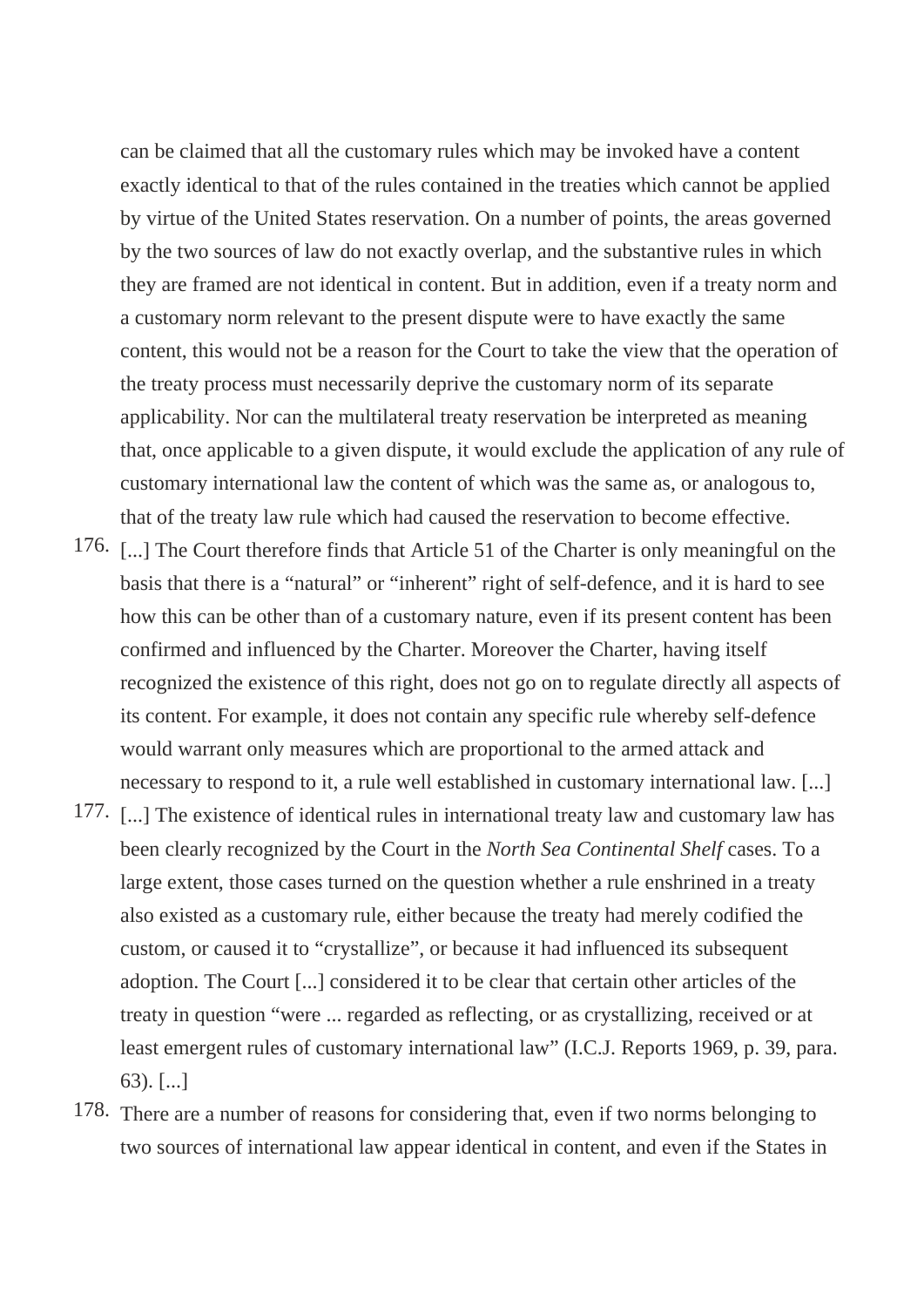question are bound by these rules both on the level of treaty-law and on that of customary international law, these norms retain a separate existence. This is so from the standpoint of their applicability. In a legal dispute affecting two States, one of them may argue that the applicability of a treaty rule to its own conduct depends on the other State's conduct in respect of the application of other rules, on other subjects, also included in the same treaty. [...] Rules which are identical in treaty law and in customary international law are also distinguishable by reference to the methods of interpretation and application. A State may accept a rule contained in a treaty not simply because it favours the application of the rule itself, but also because the treaty establishes what that State regards as desirable institutions or mechanisms to ensure implementation of the rule. Thus, if that rule parallels a rule of customary international law, two rules of the same content are subject to separate treatment as regards the organs competent to verify their implementation, depending on whether they are customary rules or treaty rules. The present dispute illustrates this point. [...]

- 181. [...] Far from having constituted a marked departure from a customary international law which still exists unmodified, the Charter gave expression in this field to principles already present in customary international law, and that law has in the subsequent four decades developed under the influence of the Charter, to such an extent that a number of rules contained in the Charter have acquired a status independent of it. [...]
- 182. The Court concludes that it should exercise the jurisdiction conferred upon it by the United States declaration of acceptance under Article 36, paragraph 2, of the Statute, to determine the claims of Nicaragua based upon customary international law [...].
- 185. In the present dispute, the Court, while exercising its jurisdiction only in respect of the application of the customary rules of non-use of force and non-intervention, cannot disregard the fact that the Parties are bound by these rules as a matter of treaty law and of customary international law. Furthermore, in the present case, apart from the treaty commitments binding the Parties to the rules in question, there are various instances of their having expressed recognition of the validity thereof as customary international law in other ways. It is therefore in the light of this "subjective element" – the expression used by the Court in its 1969 Judgement in the *North Sea Continental Shelf*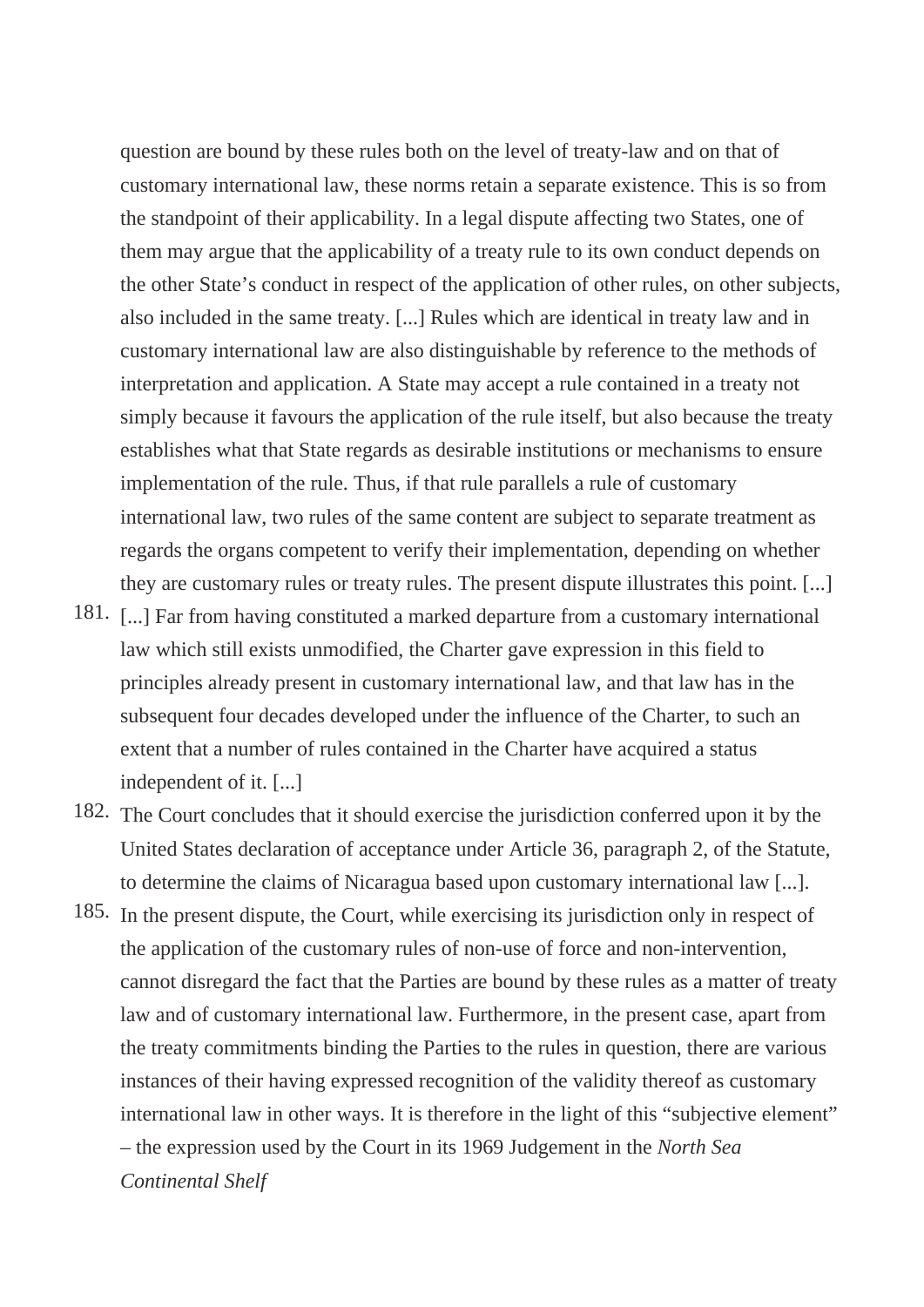cases  $(C.J.$  Reports 1969, p. 44) – that the Court has to appraise the relevant practice.

- 186. It is not to be expected that in the practice of States the application of the rules in question should have been perfect, in the sense that States should have refrained, with complete consistency, from the use of force or from intervention in each other's internal affairs. The Court does not consider that, for a rule to be established as customary, the corresponding practice must be in absolutely rigorous conformity with the rule. In order to deduce the existence of customary rules, the Court deems it sufficient that the conduct of States should, in general, be consistent with such rules, and that instances of States conduct inconsistent with a given rule should generally have been treated as breaches of that rule, not as indications of the recognition of a new rule. If a State acts in a way man facie incompatible with a recognized rule, but defends its conduct by appealing to exceptions or justifications contained within the rule itself, then whether or not the State's conduct is in fact justifiable on that basis, the significance of that attitude is to confirm rather than to weaken the rule. [...]
- 207. [...] The significance for the Court of cases of State corpition facie inconsistent with the principle of non-intervention lies in the nature of the ground offered as justification. Reliance by a State on a novel right or an unprecedented exception to the principle might, if shared in principle by other States, tend towards a modification of customary international law. In fact however the Court finds that States have not justified their conduct by reference to a new right of intervention or a new exception to the principle of its prohibition. [...]

[...]

### Judgment - para. 215 to 292

215. The Court has noted above (paragraplin 7ine) that the United States did not issue any warning or notification of the presence of the mines which had been laid in or near the ports of Nicaragua. Yet even in time of war, the Convention relative to the laying of automatic submarine contact mines of October 18, 1907 Hague [Convention No. VII](https://www.icrc.org/applic/ihl/ihl.nsf/INTRO/215)I<sub>[3]</sub>) provides that "every possible precaution must be taken for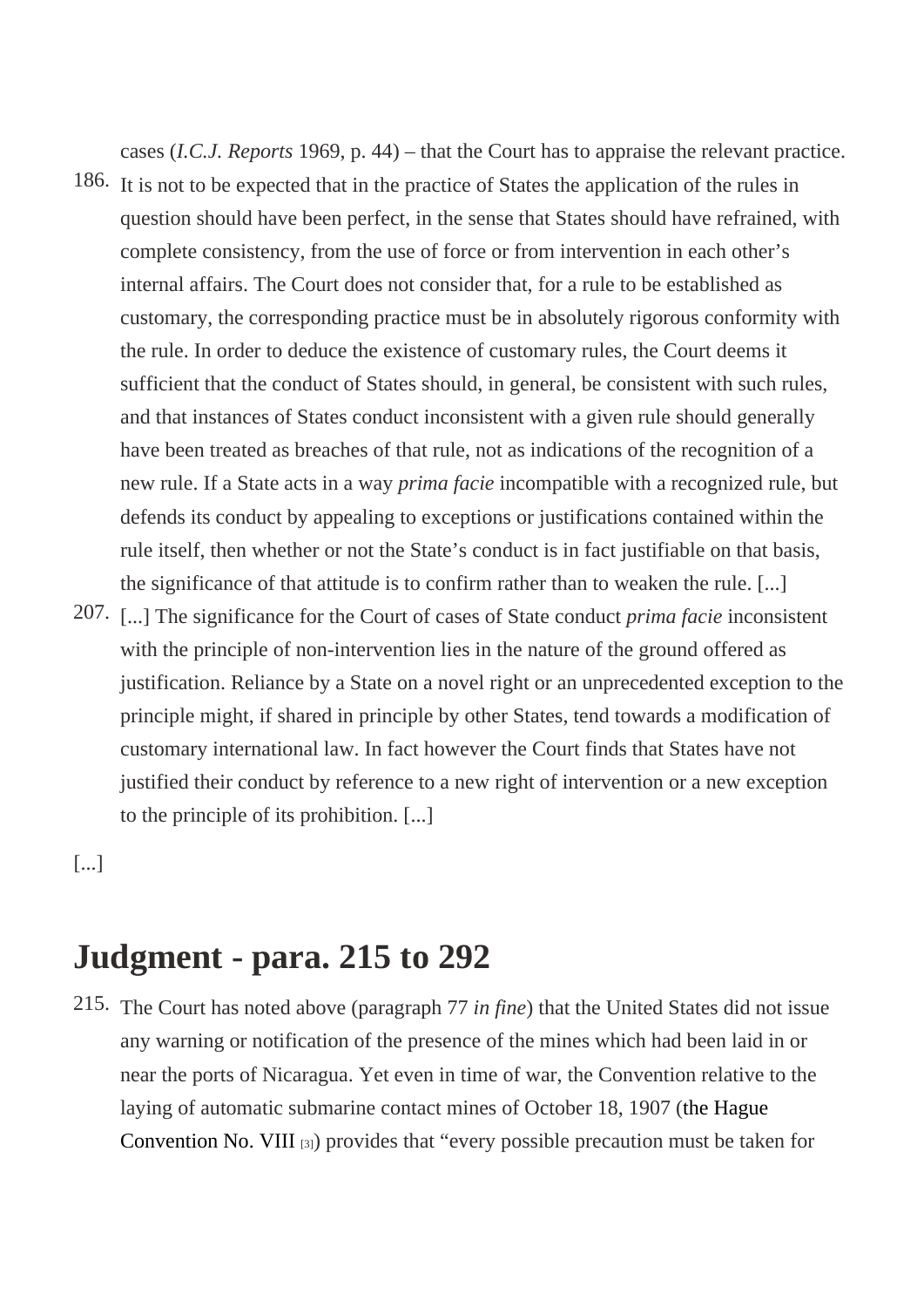the security of peaceful shipping" and belligerents are bound

"to notify the danger zones as soon as military exigencies permit, by a notice addressed to ship owners, which must also be communicated to the Governments through the diplomatic channel" (Art. 3).

Neutral Powers which lay mines off their own coasts must issue a simular faction, in advance (Art. 4). It has already been made clear above that in peacetime for one State to lay mines in the internal or territorial water of another is an unlawful act; but in addition, if a State lays mines in any waters whatever in which the vessels of another State have rights of access or passage, and fails to give any warning or notification whatsoever, in disregard of the security of peaceful shipping, it commits a breach of the principles of humanitarian law underlying the specific provisions of Convention No. VIII of 1907. Those principles were expressed by the Court in the Corfu Channe case as follows

"certain general and well recognized principles, namely: elementary considections humanity, even more exacting in peace than in war" (I.C.J. Reports 1949, p. 22).

- 216. This last consideration leads the Court on to examination of the international humanitarian law applicable to the dispute. Clearly, use of force may in some circumstances raise questions of such law. [...]
- 218. [...] The conduct of the United States may be judged according to the fundamental general principles of humanitarian law; in its view, the Geneva Conventions are in some respects a development, and in other respects no more than the expression, of such principles. It is significant in this respect that, according to the terms of the Conventions, the denunciation of one of them "shall in no way impair the obligations which the Parties to the conflict shall remain bound to fulfil by virtue of the principles of the law of nations, as they result from the usage established among civilized peoples, from the laws of humanity and the dictates of the public conscience" ( [Convention I, Art. 6](https://www.icrc.org/applic/ihl/ihl.nsf/Article.xsp?action=openDocument&documentId=1019C76849BB95ECC12563CD0051A3AC) $34$ <sub>1</sub>; [Convention II, Art. 62](https://www.icrc.org/applic/ihl/ihl.nsf/Article.xsp?action=openDocument&documentId=691BB45CFA8B2650C12563CD0051A9F1) $5$ <sub>5</sub>; [Convention III, Art. 142](https://www.icrc.org/applic/ihl/ihl.nsf/Article.xsp?action=openDocument&documentId=21ABCE5C723889A3C12563CD0051B6A6) $6$ <sub>5</sub>; Convention IV, Art.  $15\frac{a}{10}$ .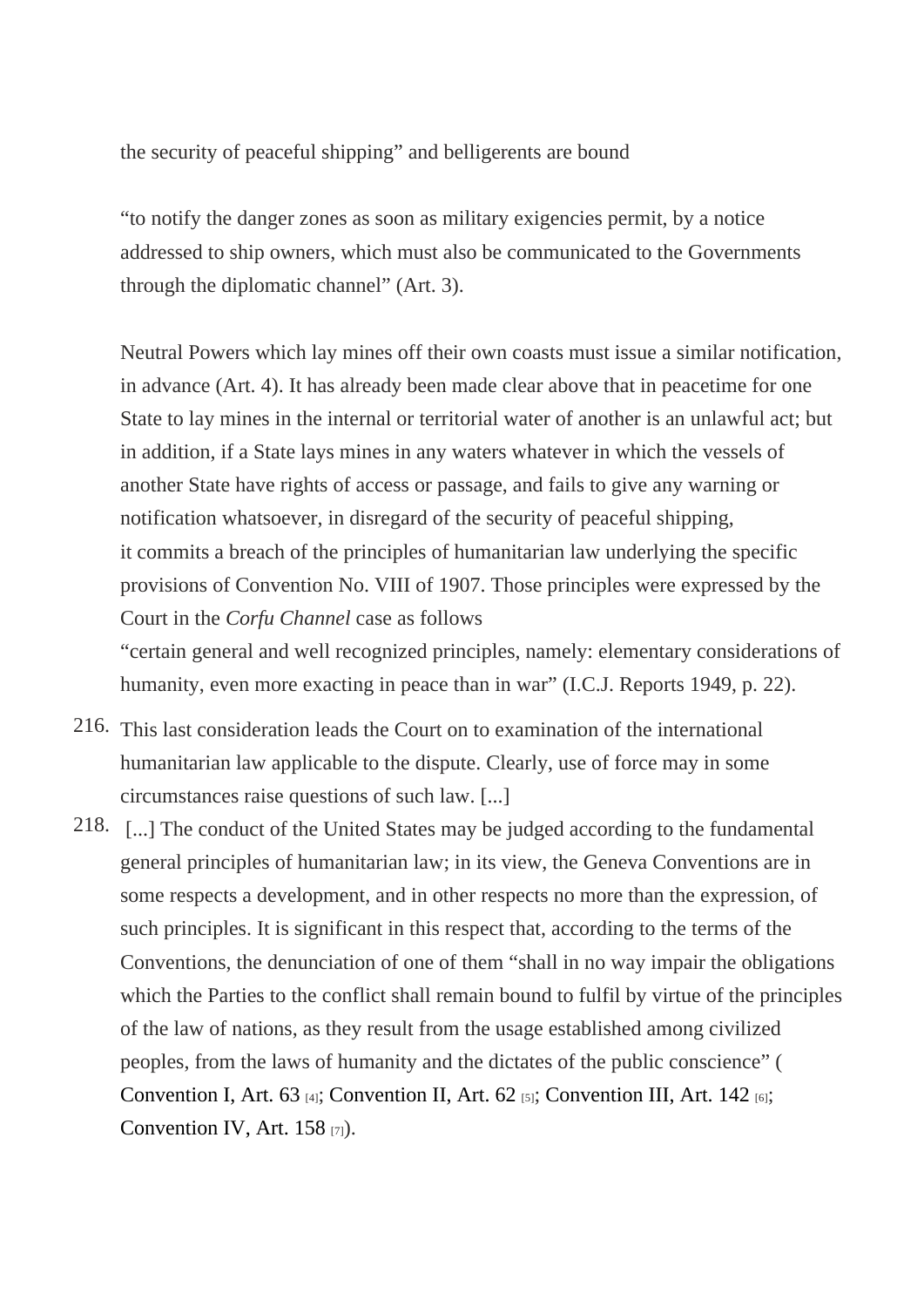Article 3 which is common to all four Geneva Conventions of August 12, 1949 defines certain rules to be applied in the armed conflicts of a non-international character. There is no doubt that, in the event of international armed conflicts, these rules also constitute a minimum yardstick, in addition to the more elaborate rules which are also to apply to international conflicts; and they are rules which, in the Court's opinion, reflect what the Court in 1949 called "elementary considerations of humanity" (Corfu Channel, Merits, I.C.J. Reports 1949, p. 22; paragraph 215 above). The Court may therefore find them applicable to the present dispute, and is thus not required to decide what role the United States multilateral treaty reservation might otherwise play in regard to the treaties in question.

*[In his separate opinion, I.C.J. Reports 1986, p. 183, Roberto Ago writes on this point: "6. [...] I am bound to express serious reservations with regard to the seeming facility with which the Court – while expressly denying that all the customary rules are identical in content to the rule in the treaties (para. 175) – has nevertheless concluded in respect of certain key matters that there is a virtual identity of content as between customary international law and the law enshrined in certain major multilateral treaties concluded on a universal or regional plane. [...] I am moreover most reluctant to be persuaded that any broad identity of content exists between the Geneva Conventions and certain 'fundamental general principles of humanitarian*  law', which, according to the Court, were pre-existent in customary law, to which the *Conventions 'merely give expression' (para. 220) or of which they are at most 'in some respects a development' (para. 218). Fortunately, after pointing out that the Applicant has not relied on the four Geneva Conventions of 12 August 1949, the Court has shown caution in regard to the consequences of applying this idea, which in itself is debatable."]*

219. The conflict between the contras' forces and those of the Government of Nicaragua is an armed conflict which is "not of an international character". The acts of the *contras*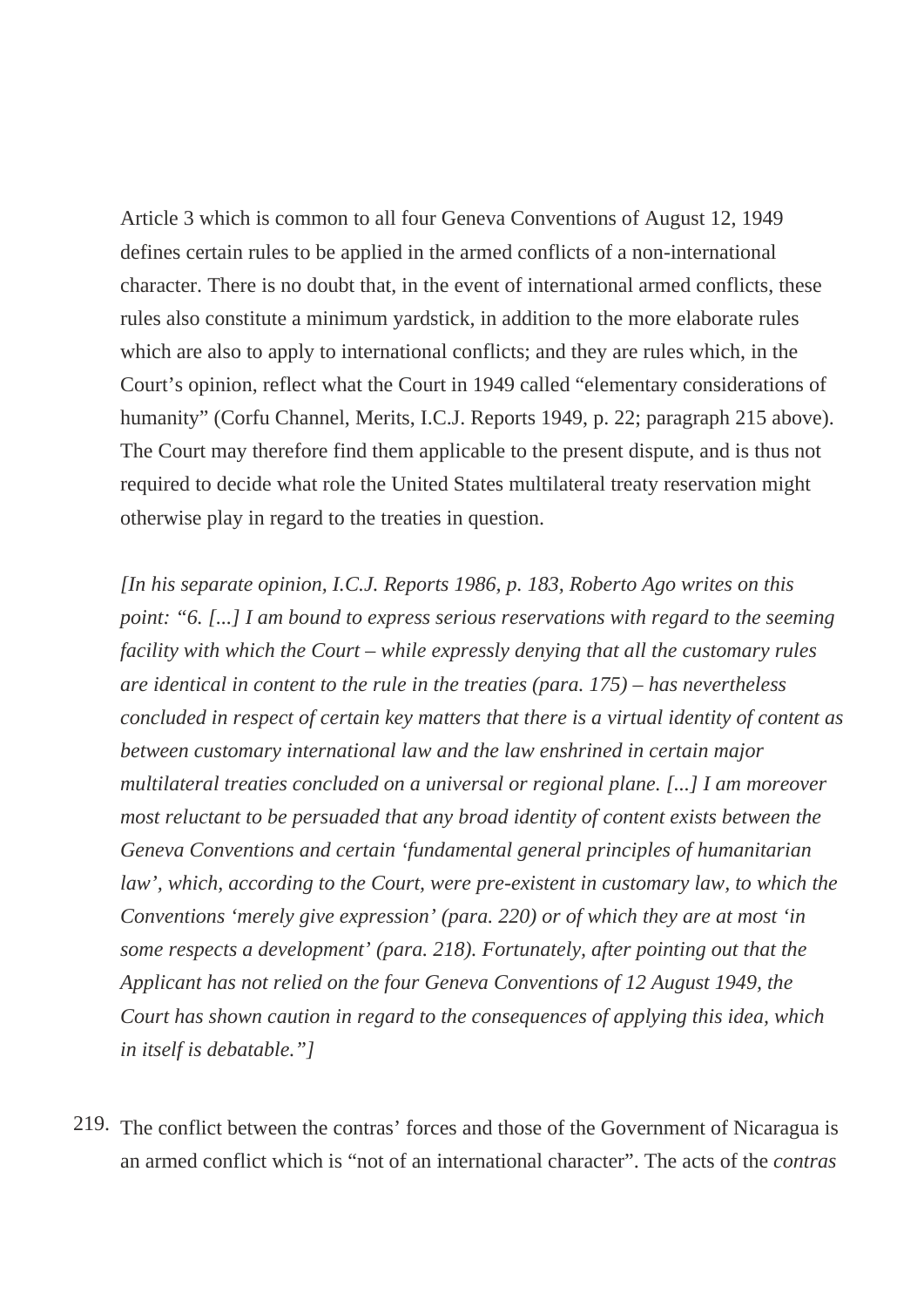towards the Nicaraguan Government are therefore governed by the law applicable to conflicts of that character; whereas the actions of the United States in and against Nicaragua fall under the legal rules relating to international conflicts. Because the minimum rules applicable to international and to non-international conflicts are identical, there is no need to address the question whether those actions must be looked at in the context of the rules which operate for the one or for the other category of conflict. The relevant principles are to be looked for in the provisions of Article 3 of each of the four Conventions of August 12, 1949, the text of which, identical in each Convention, expressly refers to conflict not having an international character.

220. The Court considers that there is an obligation on the United States Government, in the terms of Article 1 of the Geneva Conventions, to "respect" the Conventions and even "to ensure respect" for them "in all circumstances", since such an obligation does not derive only from the Conventions themselves, but from the general principles of humanitarian law to which the Conventions merely give specific expression. The United States is thus under an obligation not to encourage persons or groups engaged in the conflict in Nicaragua to act in violation of the provisions of Article 3 common to the four 1949 Geneva Conventions, which reads as follows:

#### *[Here the full text of this Article is quoted] [...]*

242. The Court therefore finds that the support given by the United States, up to the end of September 1984, to the military and paramilitary activities of the *contras* in Nicaragua, by financial support, training, supply of weapons, intelligence and logistic support, constitutes a clear breach of the principle of non-intervention. The Court has however taken note that, with effect from the beginning of the United States governmental financial year 1985, namely 1 October 1984, the United States Congress has restricted the use of the funds appropriated for assistance to the *contras* to "humanitarian assistance" [...]. There can be no doubt that the provision of strictly humanitarian aid to persons or forces in another country, whatever their political affiliations or objectives, cannot be regarded as unlawful intervention, or as in any other way contrary to international law. The characteristics of such aid were indicated in the first and second of the fundamental principles declared by the Twentieth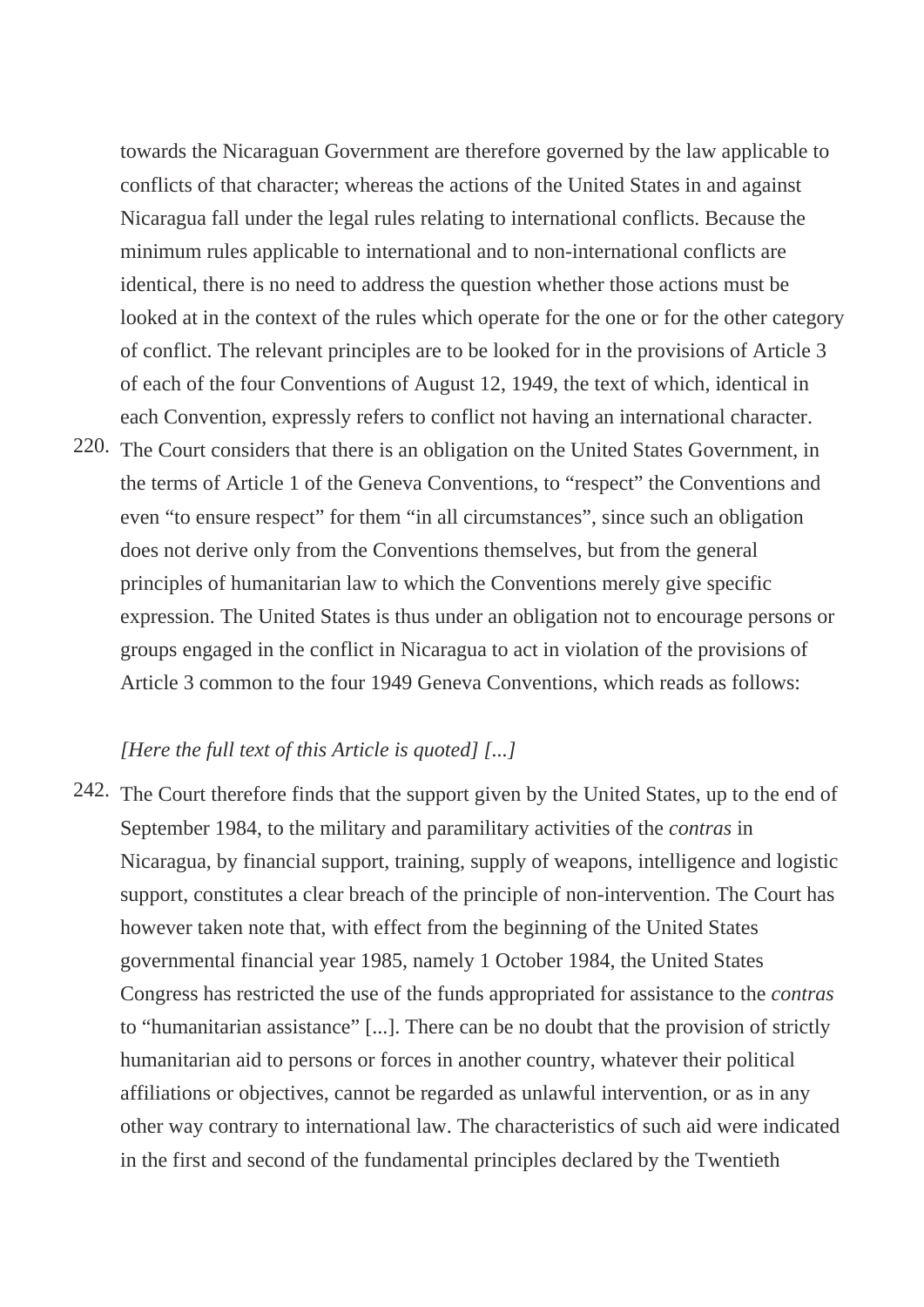International Conference of the Red Cross, that

"The Red Cross, born of desire to bring assistance without discrimination to the wounded on the battlefield, endeavours – in its international and national capacity – to prevent and alleviate human suffering wherever it may be found. Its purpose is to protect life and health and to ensure respect for the human being. It promotes mutual understanding, friendship, co-operation and lasting peace amongst all peoples"

#### and that

"It makes no discrimination as to nationality, race, religious beliefs, class or political opinions. It endeavours only to relieve suffering, giving priority to the most urgent cases of distress."

243. The United States legislation which limited aid to the *contras* to humanitarian assistance however also defined what was meant by such assistance, namely:

"the provision of food, clothing, medicine, and other humanitarian assistance, and it does not include the provision of weapons, weapons systems, ammunition, or other equipment, vehicles, or material which can be used to inflict serious bodily harm or death" [...].

It is also to be noted that, while the United States Congress has directed that the CIA and Department of Defense are not to administer any of the funds voted, it was understood that intelligence information might be "shared" with the *contras*. Since the Court has no information as to the interpretation in fact given to the Congress decision, or as to whether intelligence information is in fact still being supplied to the *contras*, it will limit itself to a declaration as to how the law applies in this respect. An essential feature of truly humanitarian aid is that it is given "without discrimination" of any kind. In view of the Court, if the provision of "humanitarian assistance" is to escape condemnation as an intervention in the internal affairs of Nicaragua, not only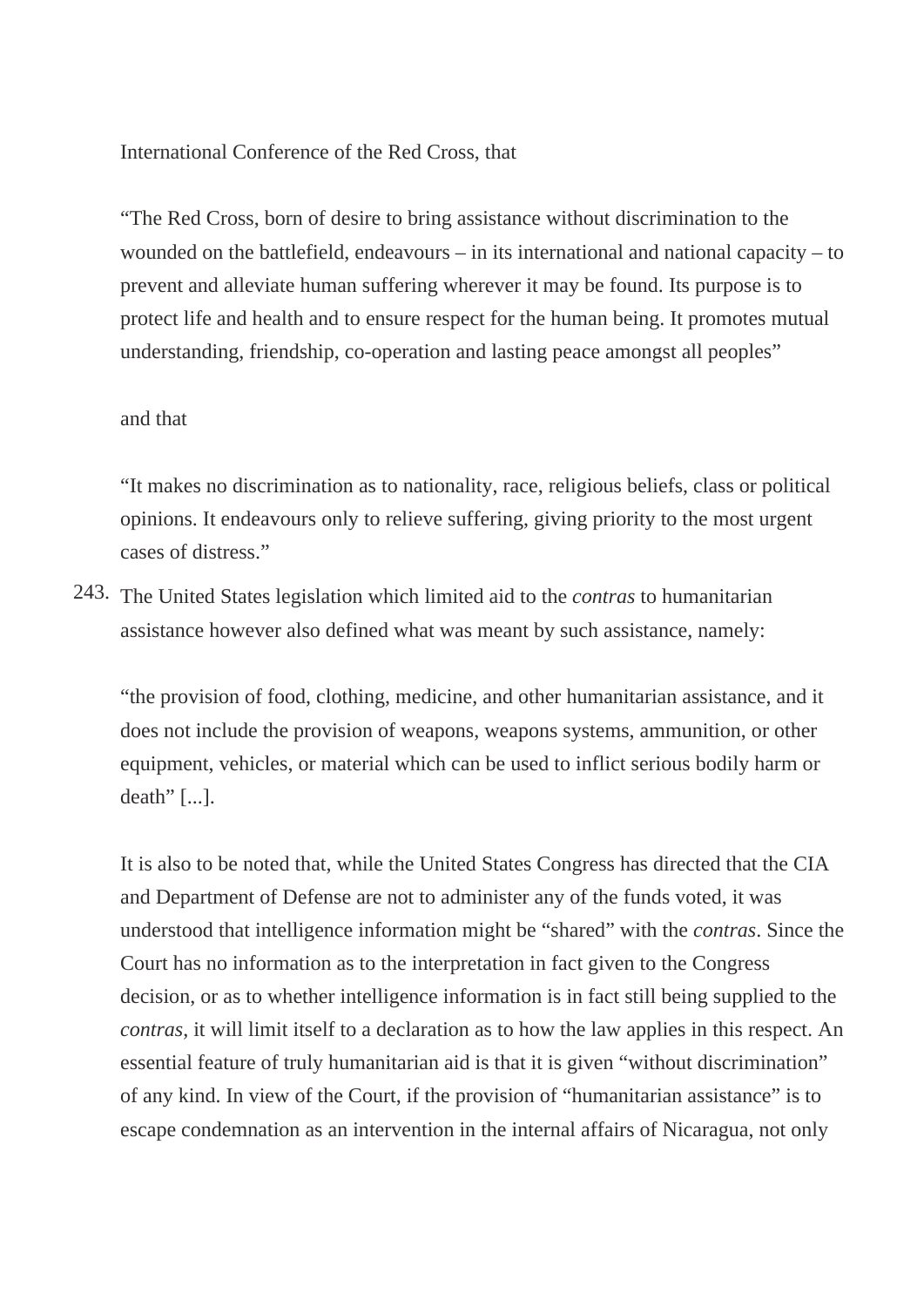must it be limited to the purposes hallowed in the practice of the Red Cross, namely "to prevent and alleviate human suffering", and "to protect life and health and to ensure respect for the human being"; it must also, and above all, be given without discrimination to all in need in Nicaragua, not merely to the *contras* and their dependants.

[...]

246. Having concluded that the activities of the United States in relation to the activities of the *contras* in Nicaragua constitute prima facie acts of intervention, the Court must next consider whether they may nevertheless be justified on some legal ground. As the Court has stated, the principle of non-intervention derives from customary international law. It would certainly lose its effectiveness as a principle of law if intervention were to be justified by a mere request for assistance made by an opposition group in another State - supposing such a request to have actually been made by an opposition to the regime in Nicaragua in this instance. Indeed, it is difficult to see what would remain of the principle of non-intervention in international law if intervention, which is already allowable at the request of the government of a State, were also to be allowed at the request of the opposition. This would permit any State to intervene at any moment in the internal affairs of another State, whether at the request of the government or at the request of its opposition. Such a situation does not in the Court's view correspond to the present state of international law.

[...]

254. The Court now turns to the question of the application of humanitarian law to the activities of the United States complained of in this case. Mention has already been made (paragraph 215 above) of the violations of customary international law by reason of the failure to give notice of the mining of the Nicaraguan ports, for which the Court has found the United States directly responsible. Except as regards the mines, Nicaragua has not however attributed any breach of humanitarian law to either United States personnel or the "UCLAs" ["Unilaterally Controlled Latino Assets"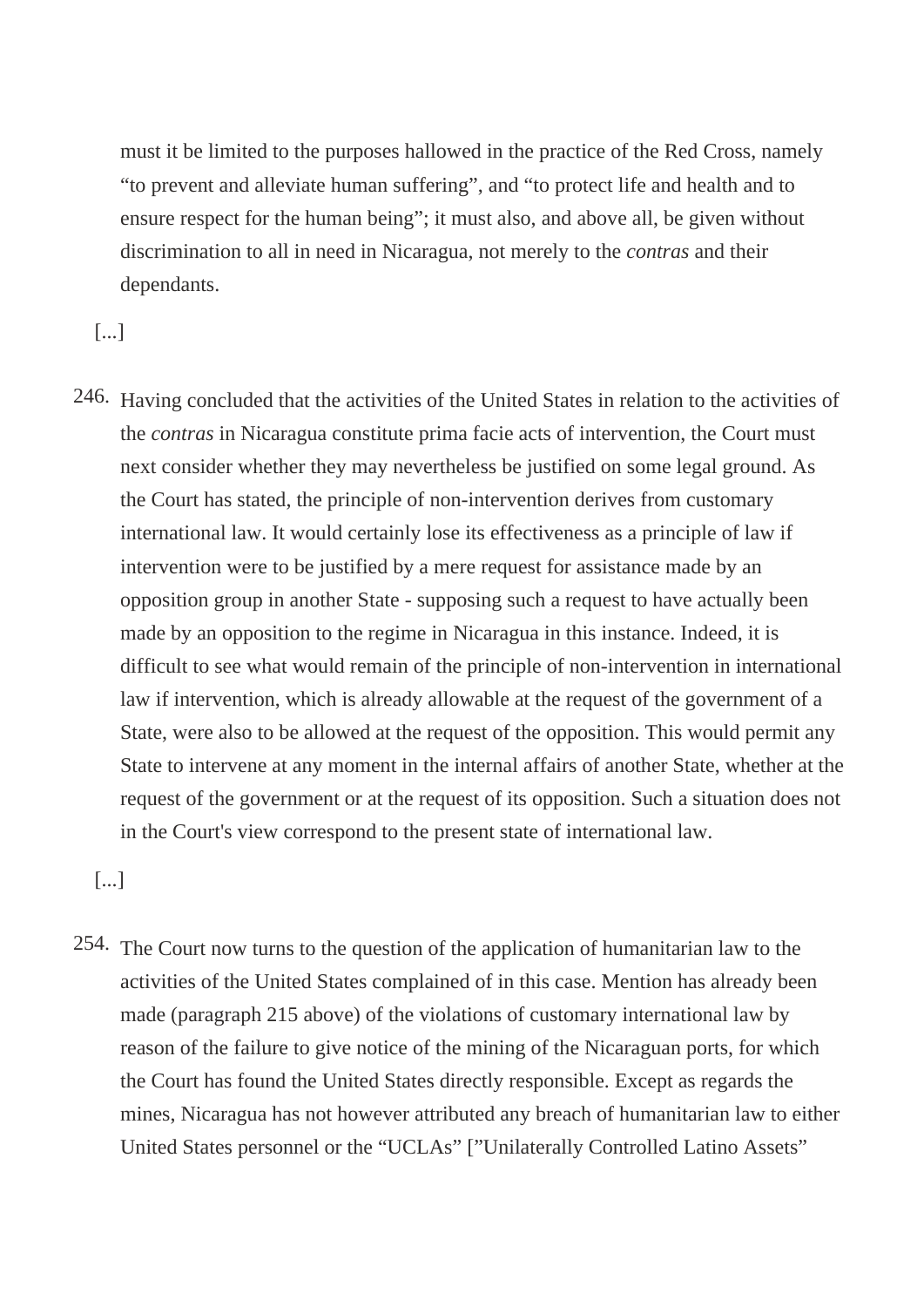acronym used by the CIA for Latin American citizens, paid by, and acting under the direct instructions of, United States military or intelligence personnel], as distinct from the *contras*. The Applicant has claimed that acts perpetrated by the contras constitute breaches of the "fundamental norms protecting human rights"; it has not raised the question of the law applicable in the event of conflict such as that between the contras and the established Government. In effect, Nicaragua is accusing the contras of violations both of the law of human rights and humanitarian law, and is attributing responsibility for these acts to the United States. The Court has however found (paragraphs 115, 216) that this submission of Nicaragua cannot be upheld; but it has also found the United States responsible for the publication and dissemination of the manual on "Psychological Operations in Guerrilla Warfare" referred to in paragraphs 118 to 122 above.

255. The Court has also found (paragraphs 219 and 220 above) that general principles of humanitarian law include a particular prohibition, accepted by States, and extending to activities which occur in the context of armed conflicts, whether international in character or not. By virtue of such general principles, the United States is bound to refrain from encouragement of persons or groups engaged in the conflict in Nicaragua to commit violations of Article 3 which is common to all four Geneva Conventions of August 12, 1949. The question here does not of course relate to the definition of the circumstances in which one State may be regarded as responsible for acts carried out by another State, which probably do not include the possibility of incitement. The Court takes note of the advice given in the manual on psychological operations to "neutralize" certain "carefully selected and planned targets", including judges, police officers, State Security officials, etc., after the local population have been gathered in order to "take part in the act and formulate accusations against the oppressor". In view of the Court, this must be regarded as contrary to the prohibition in Article 3 of the Geneva Conventions, with respect to non-combatants, of

"the passing of sentences and the carrying out of executions without previous judgement pronounced by a regularly constituted court, affording all the judicial guarantees which are recognized as indispensable by civilized peoples"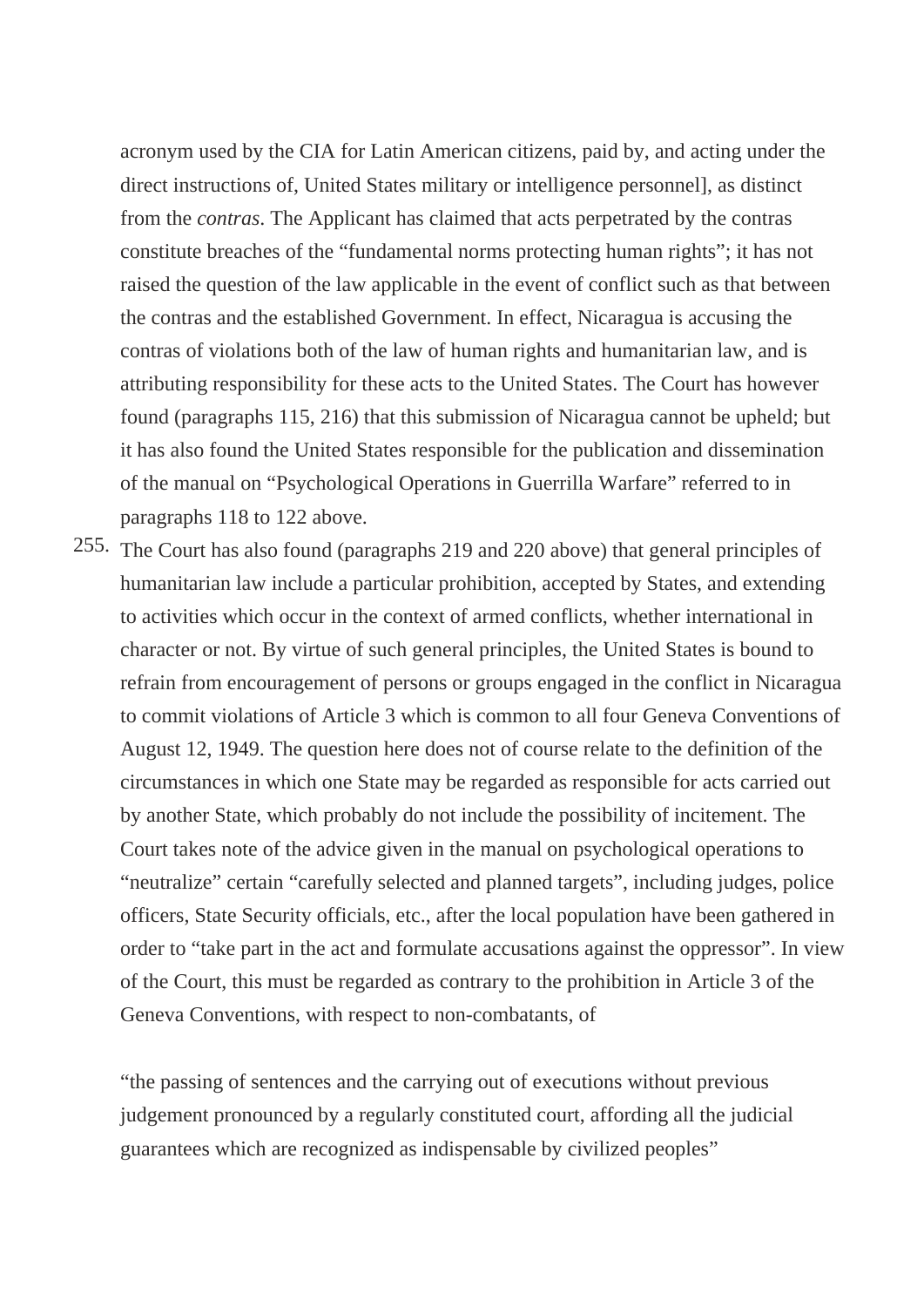and probably also of the prohibition of "violence to life and person, in particular murder to all kinds, ... ."

256. It is also appropriate to recall the circumstances in which the manual of psychological operations was issued. When considering whether the publication of such a manual, encouraging the commission of acts contrary to general principles of humanitarian law, is unlawful, it is material to consider whether that encouragement was offered to persons in circumstances where the commission of such acts was likely or foreseeable. The Court has however found [...] that at the relevant time those responsible for the issue of the manual were aware of, at the least, allegations that the behaviour of the *contras* in the field was not consistent with humanitarian law; it was in fact even claimed by the CIA that the purpose of the manual was to "moderate" such behaviour. The publication and dissemination of a manual in fact containing the advice quoted above must therefore be regarded as an encouragement, which was likely to be effective, to commit acts contrary to general principles of international humanitarian law reflected in treaties. [...]

Having concluded that the activities of the United States in relation to the activities of the contras in Nicaragua constitute prima facie acts of intervention, the Court must next consider whether they may nevertheless be justified on some legal ground. As the Court has stated, the principle of non-intervention derives from customary international law. It would certainly lose its effectiveness as a principle of law if intervention were to be justified by a mere request for assistance made by an opposition group in another State - supposing such a request to have actually been made by an opposition to the regime in Nicaragua in this instance. Indeed, it is difficult to see what would remain of the principle of nonintervention in international law if intervention, which is already allowable at the request of the government of a State, were also to be allowed at the request of the opposition. This would permit any State to intervene at any moment in the internal affairs of another State, whether at the request of the government or at the request of its opposition. Such a situation does not in the Court's view correspond to the present state of international law.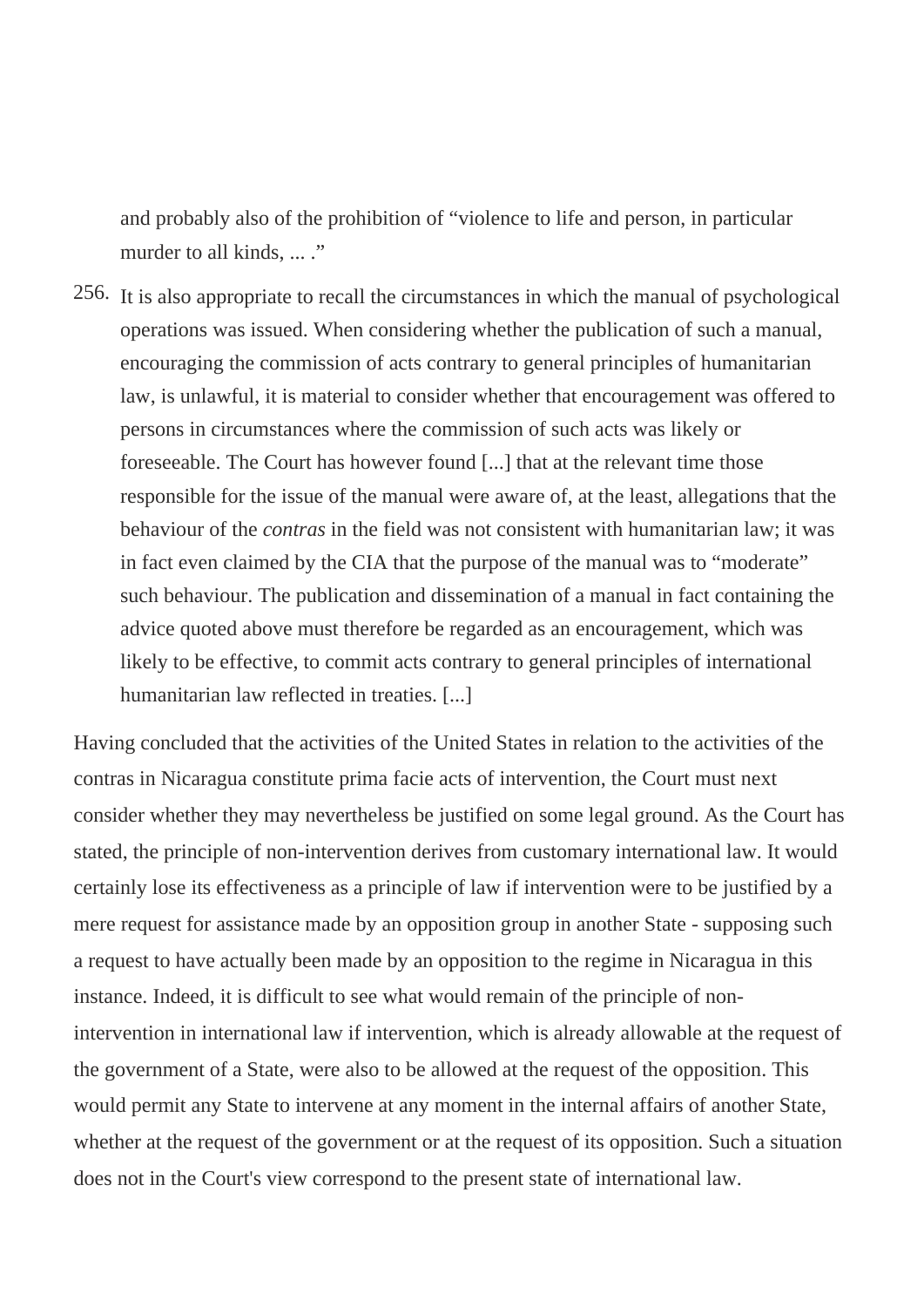## **Decision**

### **THE COURT**

[...]

(8) By fourteen votes to one,

*Decides* that the United States of America, by failing to make known the existence and location of the mines laid by it, referred to in subparagraph (6) hereof, has acted in breach of its obligations under customary international law in this respect; [...]

(9) By fourteen votes to one,

*Finds* that the United States of America, by producing in 1983 a manual entitled *Operaciones sicológicas en guerra de guerillas*, and disseminating it to *contra* forces, has encouraged the commission by them of acts contrary to general principles of humanitarian law: but does not find a basis for concluding that any such acts which may have been committed are imputable to the United States of America as acts of the United States of America; [...]

### **Discussion**

- 1. (*Paras 174-178, 181*) Does a rule of customary international law continue to be in force between States party to a multilateral treaty codifying that rule? Even if the two rules are identical? Why? May the contents of the customary rule be influenced by the treaty rule? By the practice of States bound by the treaty?
- 2. (*Paras 185, 186, 207*) Does a treaty commitment "count" as practice for customary international law? Can a rule belong to customary international law even if the behaviour of States frequently fails to conform with the rule in question? What is the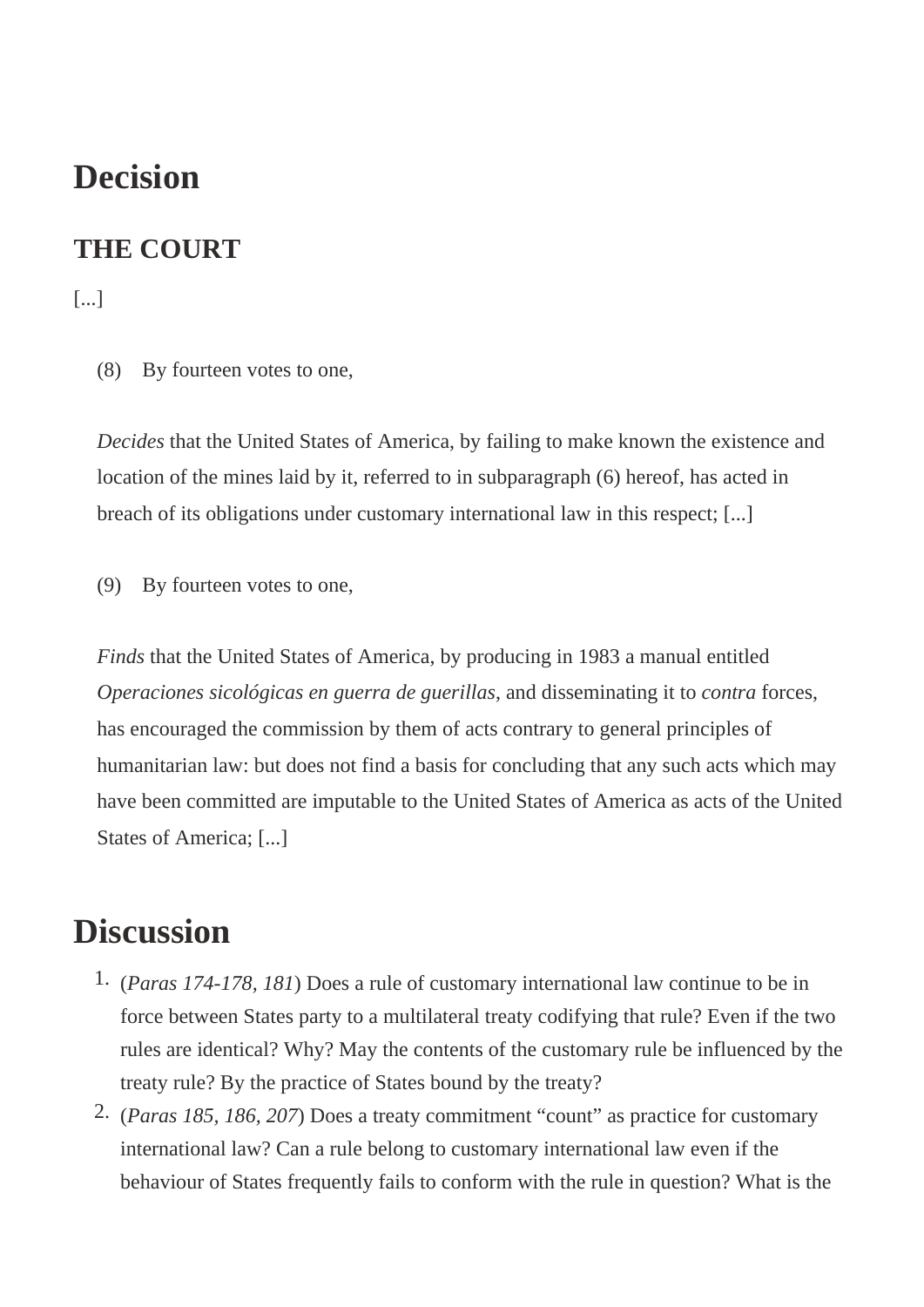importance of the Court's ruling on these points for IHL?

- 3. (Para. 219) How does the Court qualify the conflict in Nicaragua?
- 4. (Paras 80, 215, 254 Was the laying of mines in or near the ports of Nicaragua a violation of international law? Of IHL? What did violate IHL? Was IHL at all applicable? Haque Convention VIII, Arts  $\mathfrak{g}_1$ [-4](https://www.icrc.org/applic/ihl/ihl.nsf/Article.xsp?action=openDocument&documentId=473982EE7B200A02C12563CD00516CED) [9])
- 5. (Paras 218, 219) Does Art. 3 common to the Conventions apply to international armed conflicts? As customary law? Does the Martens Clause prove that Art. 3 common to the Conventions is customary law? That the whole of IHL is customary law?
- 6. (Para. 220) Is Art. 1 common to the Conventions applicable in non-international armed conflicts? As a treaty rule? As a customary rule? Or both?
- 7. (Paras 115-122, 254-256, 292(9) )
	- a. Is the US responsible for all acts of the contras? For their violations of IHL? For some of the IHL violations? Why? Under which conditions would the US be responsible for all acts of the contras? Would that modify the Court's qualification of the conflict?
	- b. Is the US violating IHL by providing the Manual "Operaciones sicológicas en guerra de guerrillas"? Regardless of whether the contras actually committed the recommended acts? Which rules of IHL are violated?
- 8. (Paras 242, 243)
	- a. Can providing humanitarian assistance violate international law? Are the rules violated those of IHL or those *pifs* ad bellum?
	- b. Are the conditions for lawful humanitarian assistance prescribed by IHL? (GC IV, Arts [23](https://ihl-databases.icrc.org/applic/ihl/ihl.nsf/Article.xsp?action=openDocument&documentId=4FBC9DEAB064E2B7C12563CD0051BB76)<sub>[10]</sub> an[d 59](https://ihl-databases.icrc.org/applic/ihl/ihl.nsf/Article.xsp?action=openDocument&documentId=EDA33BAD877F6183C12563CD0051BE90)<sub>[11]</sub>; [P I](https://ihl-databases.icrc.org/applic/ihl/ihl.nsf/Treaty.xsp?documentId=D9E6B6264D7723C3C12563CD002D6CE4&action=openDocument)<sub>[12]</sub>, [Art. 70](https://ihl-databases.icrc.org/applic/ihl/ihl.nsf/Article.xsp?action=openDocument&documentId=609876DAFD3EEEACC12563CD0051DF9A)<sub>[13]</sub>; [P II](https://ihl-databases.icrc.org/applic/ihl/ihl.nsf/Treaty.xsp?documentId=AA0C5BCBAB5C4A85C12563CD002D6D09&action=openDocument)<sub>[14]</sub>, [Art. 18](https://ihl-databases.icrc.org/applic/ihl/ihl.nsf/Article.xsp?action=openDocument&documentId=C97EBA985969303BC12563CD0051E90B)<sub>[15]</sub>; [CIHL, Rules 55](https://ihl-databases.icrc.org/customary-ihl/eng/docs/v1_rul_rule55) [16][-56](https://ihl-databases.icrc.org/customary-ihl/eng/docs/v1_rul_rule56)<sub>[17]</sub>) Are the fundamental principles of the Red Cross part of IHL? To whom are they addressed? Must States comply with the fundamental principles of the Red Cross?
	- c. Which aspect of the US humanitarian assistance to the contras violated international law? $P( I_{1121}, Art. 70_{1131}; P II_{1141}, Art. 18_{1151})$  $P( I_{1121}, Art. 70_{1131}; P II_{1141}, Art. 18_{1151})$  $P( I_{1121}, Art. 70_{1131}; P II_{1141}, Art. 18_{1151})$  $P( I_{1121}, Art. 70_{1131}; P II_{1141}, Art. 18_{1151})$  $P( I_{1121}, Art. 70_{1131}; P II_{1141}, Art. 18_{1151})$  $P( I_{1121}, Art. 70_{1131}; P II_{1141}, Art. 18_{1151})$  $P( I_{1121}, Art. 70_{1131}; P II_{1141}, Art. 18_{1151})$
	- d. Does a State providing strictly humanitarian assistance to only one side in an international armed conflict violate international law? Does the other side have an obligation to let such assistance through  $P_{[16]}$ , [Art. 70](https://ihl-databases.icrc.org/applic/ihl/ihl.nsf/Article.xsp?action=openDocument&documentId=609876DAFD3EEEACC12563CD0051DF9A) $_{[13]}$ ; GC [IV](https://ihl-databases.icrc.org/applic/ihl/ihl.nsf/Treaty.xsp?documentId=AE2D398352C5B028C12563CD002D6B5C&action=openDocument)  $_{[18]}$ , Arts